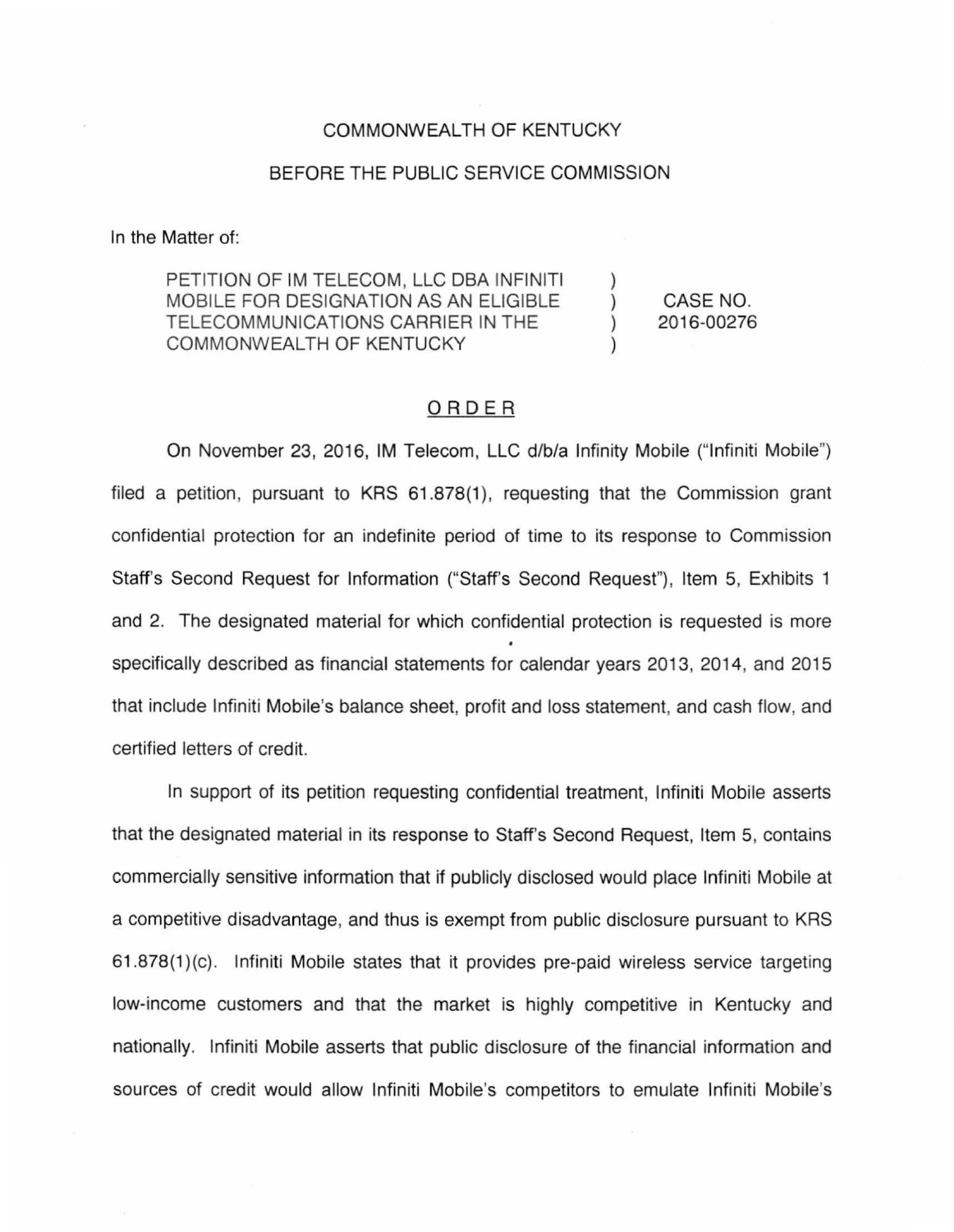business model without the same investment of time and money that lnfiniti Mobile has made. lnfiniti Mobile further asserts that public disclosure of the designated material could permit its competitors to adjust operations to take undue advantage of any perceived financial or business vulnerability.

Having considered the petition and the material at issue, the Commission finds that the designated material contained in lnfiniti Mobile's response to Staffs Second Request, Item 5, is generally recognized as confidential or proprietary, and which, if openly disclosed, could result in commercial harm to lnfiniti Mobile, and therefore meets the criteria for confidential treatment and is exempted from public disclosure pursuant to KRS 61.878(1)(c)(1) and 807 KAR 5:001, Section 13.

IT IS THEREFORE ORDERED that:

1. lnfiniti Mobile's petition for confidential protection for designated material contained in its response to Staffs Second Request. Item 5, is granted.

2. The designated material set forth in lnfiniti Mobile's response to Staffs Second Request, Item 5, shall not be placed in the public record or made available for public inspection for an indefinite period, or until further Orders of this Commission.

3. Use of the material in question in any Commission proceeding shall be in compliance with 807 KAR 5:001, Section 13(9).

4. lnfiniti Mobile shall inform the Commission if the material in question becomes publicly available or no longer qualifies for confidential treatment.

5. If a non-party to this proceeding requests to inspect material granted confidential treatment by this Order and the period during which the material has been granted confidential treatment has not expired, then lnfiniti Mobile shall have 20 days

-2- Case No. 2016-00276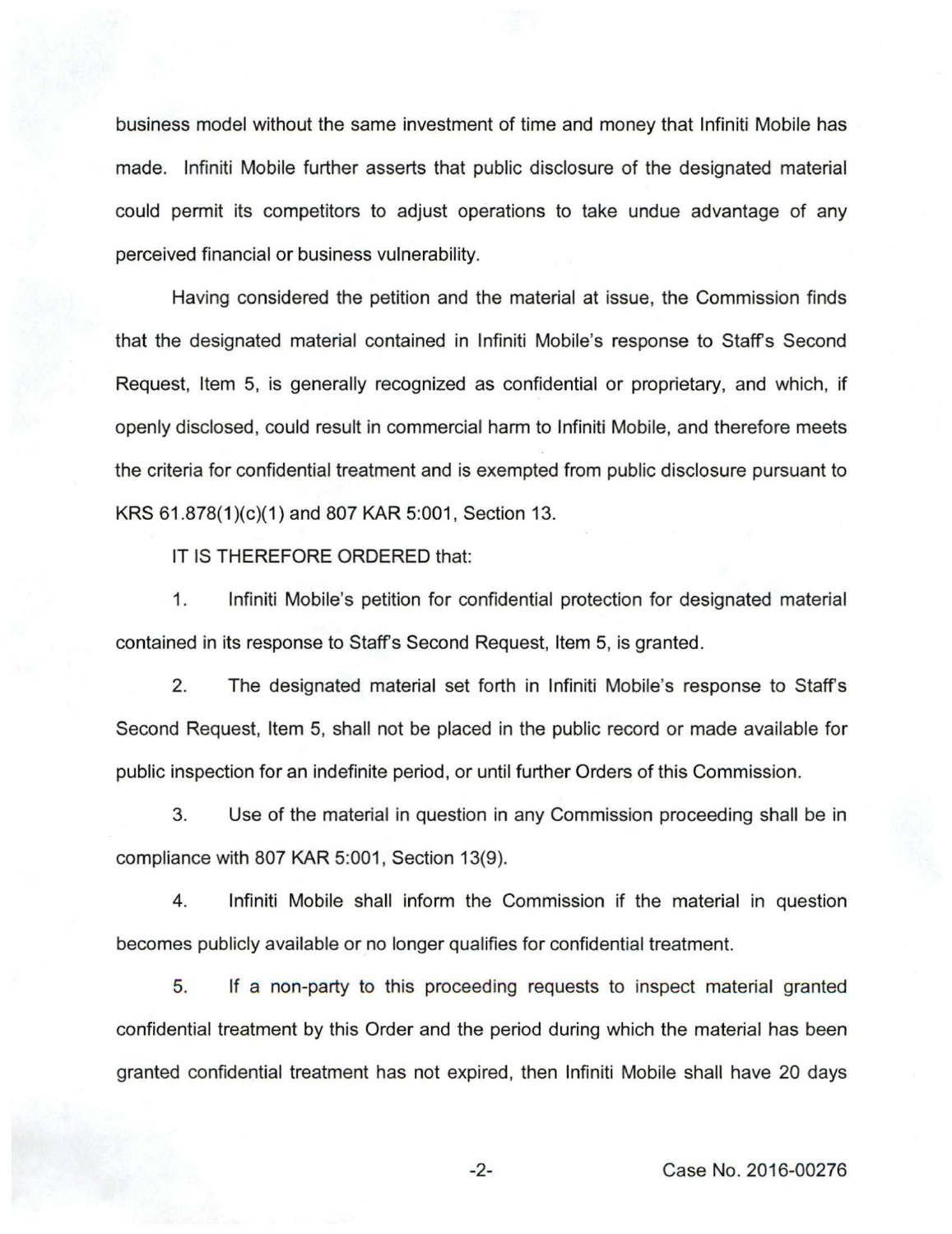from receipt of written notice of the request to demonstrate that the material still falls within the exclusions from disclosure requirements established in KRS 61.878. If Infiniti Mobile is unable to make such demonstration, the requested material shall be made available for inspection. Otherwise, the Commission shall deny the request for inspection.

6. The Commission shall not make the requested material available for inspection for 20 days following an Order finding that the material no longer qualifies for confidential treatment in order to allow lnfiniti Mobile to seek a remedy afforded by law.

By the Commission

ENTERED **MAR 01 2017**  KENTUCKY PUBLIC SERVICE COMMISSION

ATTEST: istreas **Executive Director**